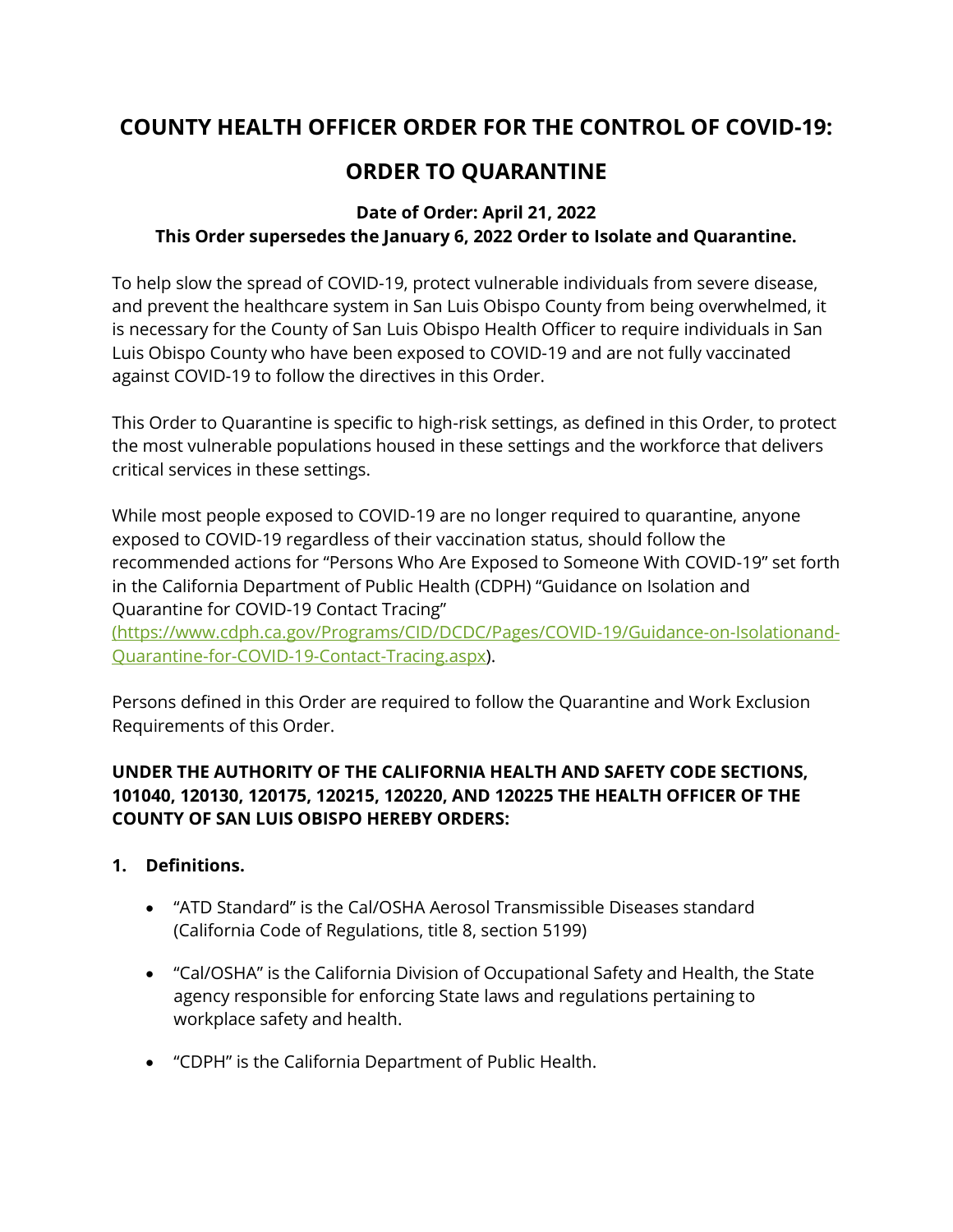- "Close Contact" is someone who has been sharing the same indoor airspace, such as a room, home, office, vehicle, or airplane, etc., for a total of 15 minutes or more over a 24-hour period (for example, three individual 5-minute exposures for a total of 15 minutes) with a Person with COVID-19 while they are contagious. A person is considered contagious during the 2 days before the Person with COVID-19 first had symptoms, or if they did not have symptoms, 2 days before they were tested for COVID-19, until the Person with COVID-19 is no longer required to isolate.
- "High-Risk Setting" means certain care or living settings involving many people, including many congregate settings, where vulnerable populations reside out of necessity and where the risk of COVID-19 transmission is high. For the purposes of this Order, these settings include the following:
	- o Adult and senior care facilities
	- o Emergency shelters and cooling and heating centers
	- o Healthcare settings not covered by AFL 21.08.8
	- o Homeless shelters
	- o Local correctional facilities and detention centers
	- o Long-term care settings
- "Person with COVID-19" means a person diagnosed with or likely to have COVID-19, such as a person who has tested positive for the virus that causes COVID-19 (SARS-CoV-2) or has been clinically diagnosed with COVID-19 by a healthcare provider, or there is a very high likelihood that the person has COVID-19 based on symptoms and known exposure, but they have not been tested or evaluated by a healthcare provider who has provided an alternative diagnosis.
- "Fully Vaccinated" means a person is fully vaccinated for COVID-19 two weeks after receiving all recommended doses in the primary series of their COVID-19 vaccination.
- "Up to Date with Vaccination" means a person has received all recommended doses in the primary series and one booster when eligible. Getting a second booster is not necessary to be considered up to date at this time.

#### **2. Quarantine and Work Exclusion Requirements.**

- a. A person who lives in or takes temporary shelter in a High-Risk Setting who has Close Contact with a Person with COVID-19 and is not fully vaccinated or has not been infected with the virus that causes COVID-19 in the previous 90 days is required to quarantine as follows:
	- Quarantine (stay home or in a separate room away from others) for at least 5 whole days after your last Close Contact with a Person with COVID-19.
	- Wear a well-fitting mask around others for a total of 10 days after exposure.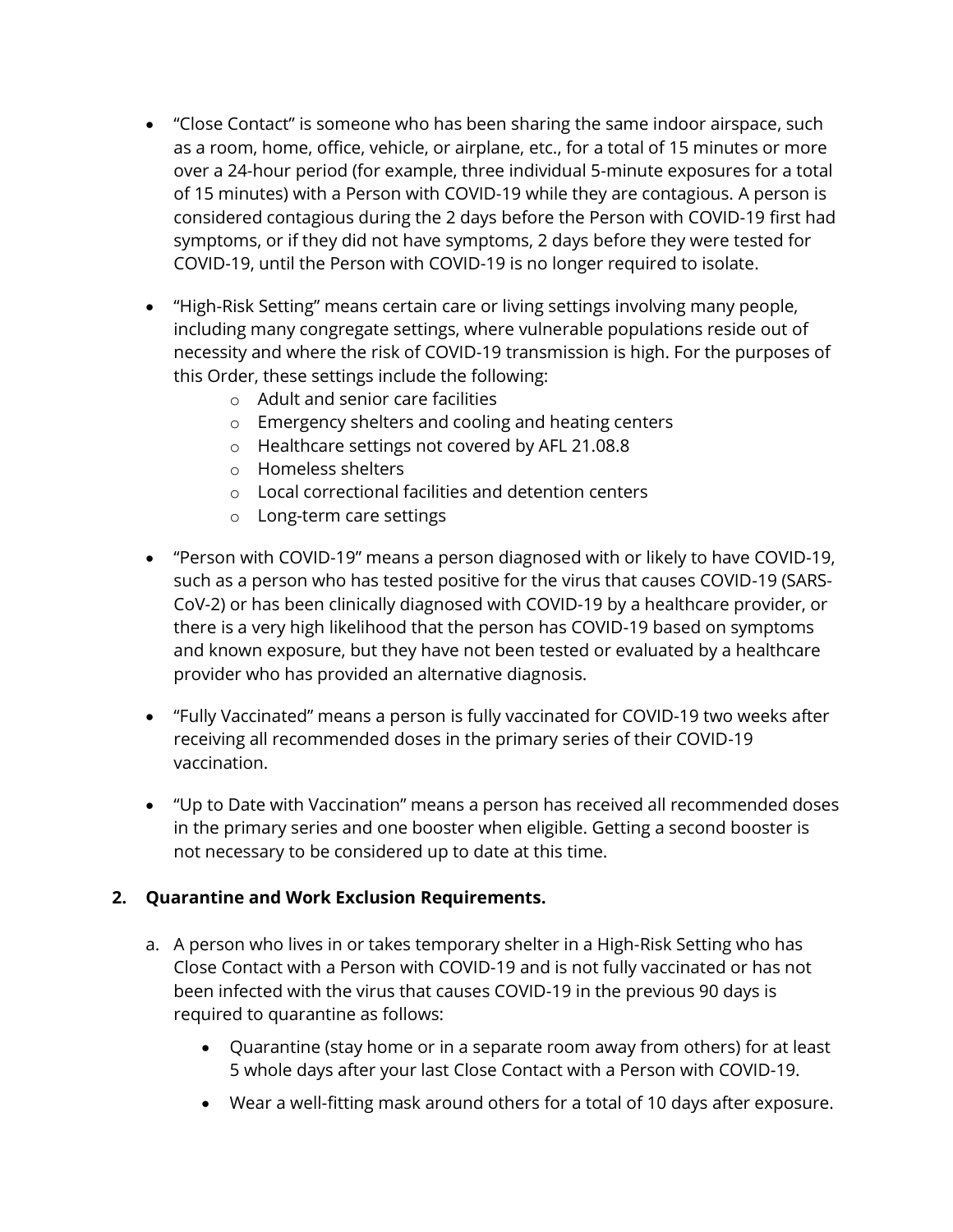- Test on Day 5 after your most recent exposure.
- If you do not have symptoms and if a test on Day 5 or later is negative, quarantine can end after Day 5.
- If you are unable to test or choose not to test, and do not have symptoms, quarantine can end after Day 10.
- If you test positive, follow isolation instructions.
- If symptoms develop at any time during quarantine, test and follow isolation instructions. A PCR test is preferred.
- b. A person who works or volunteers in a High Risk Setting and has a Close Contact with a Person with COVID-19 must notify their employer and must follow the relevant guidelines for "Persons Who Are Exposed to Someone With COVID-19" set forth in the CDPH "Guidance on Isolation and Quarantine for COVID-19 Contact Tracing" ([https://www.cdph.ca.gov/Programs/CID/DCDC/Pages/COVID-19/Guidance](https://www.cdph.ca.gov/Programs/CID/DCDC/Pages/COVID-19/Guidance-on-Isolationand-Quarantine-for-COVID-19-Contact-Tracing.aspx)[on-Isolationand-Quarantine-for-COVID-19-Contact-Tracing.aspx\)](https://www.cdph.ca.gov/Programs/CID/DCDC/Pages/COVID-19/Guidance-on-Isolationand-Quarantine-for-COVID-19-Contact-Tracing.aspx) and follow any workplace policies and requirements concerning return to work.
- c. Any health care personnel who has Close Contact with a Person with COVID-19 must follow CDPH "Guidance on Quarantine for Health Care Personnel (HCP) Exposed to SARS-CoV-2 and Return to Work for HCP with COVID-19" [\(https://www.cdph.ca.gov/Programs/CHCQ/LCP/Pages/AFL-21-08.aspx\)](https://www.cdph.ca.gov/Programs/CHCQ/LCP/Pages/AFL-21-08.aspx).

#### **3. Exceptions and Exemptions.**

- a. This Order does not supersede more restrictive requirements applicable to a workplace as set forth by the Cal/OSHA COVID-19 Prevention Emergency Temporary Standards (ETS) and FAQs (https://www.dir.ca.gov/dosh/coronavirus/ETS.html), the Cal/OSHA ATD Standard (https://www.dir.ca.gov/title8/5199.html), or other more restrictive State, federal, or institutional requirements.
- b. This Order does not prevent an employer, the CDPH, or a government licensing agency from imposing more stringent quarantine requirements.
- c. This Order does not require minors and adults with special needs who are unable to care for themselves to quarantine away from caregivers in their residence, but they should stay at their residence and avoid people outside their household except to receive medical care during the quarantine period. Those living with them or providing care to them are strongly encouraged to wear a Well-Fitted Mask and wash their hands frequently during the quarantine period.
- d. This Order does not apply to students in K-12 school settings. See the CDPH COVID-19 Public Health Guidance for K-12 Schools in California, 2021-22 School Year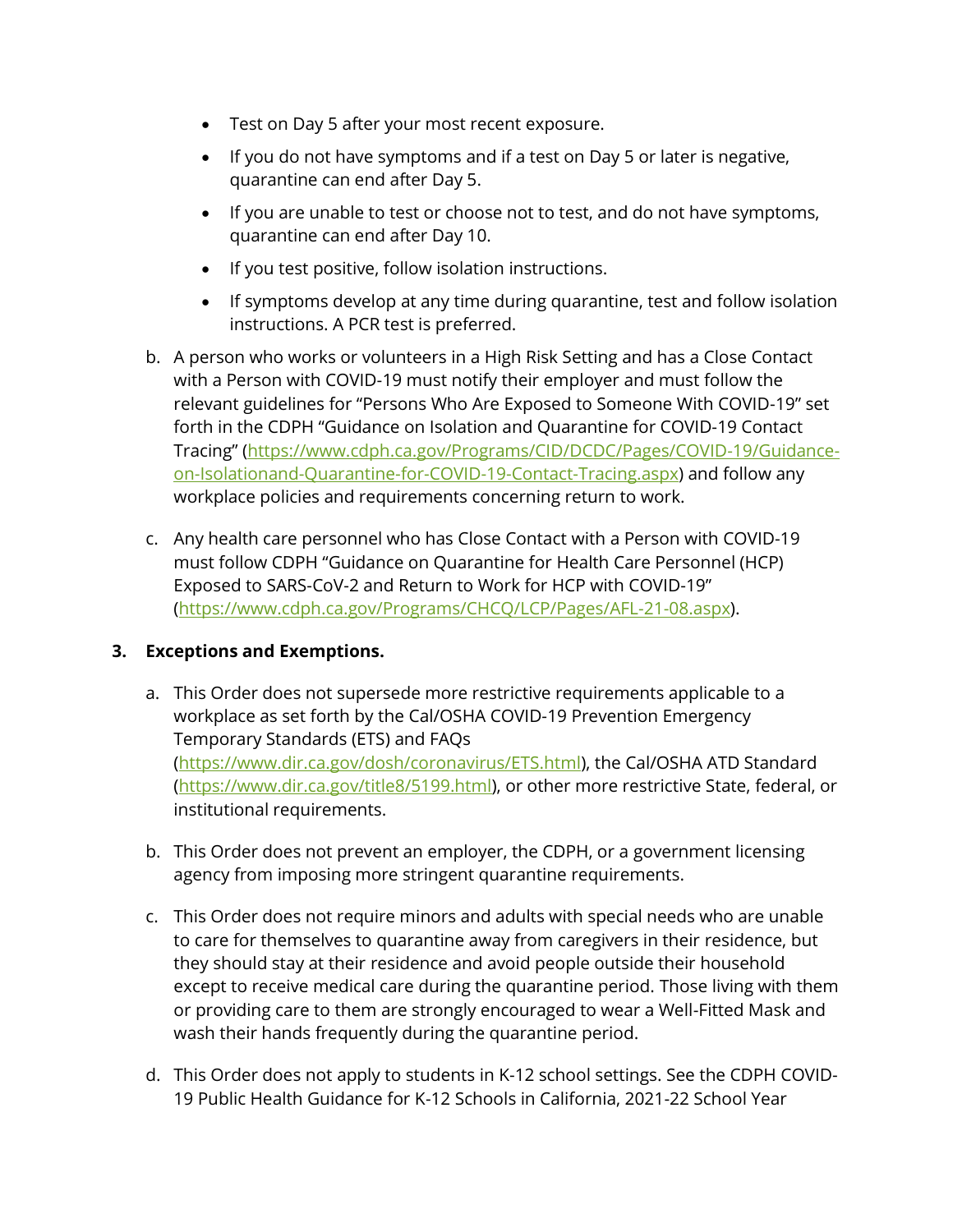(https://www.cdph.ca.gov/Programs/CID/DCDC/Pages/COVID-19/K-12-Guidance-2021-22-School-Year.aspx) for guidance.

e. This Order does not apply to children in preschool or childcare settings. See the CDPH Guidance for Child Care Providers and Programs [\(https://www.cdph.ca.gov/Programs/CID/DCDC/Pages/COVID-19/Child-Care-](https://www.cdph.ca.gov/Programs/CID/DCDC/Pages/COVID-19/Child-Care-Guidance.aspx)[Guidance.aspx\)](https://www.cdph.ca.gov/Programs/CID/DCDC/Pages/COVID-19/Child-Care-Guidance.aspx) for guidance.

### **LEGAL AUTHORITY**

The Health Officer of the County of San Luis Obispo hereby issues this Order under the authority of the California Health and Safety Code sections, 101040, 120130, 120175, 120215, 120220, and 120225.

Violation of, or failure to comply with, this Order is a misdemeanor punishable by imprisonment, fine, or both (California Health and Safety Code sections 120275 and 120295). This Order may be enforced by any law enforcement officer within an area subjectto their jurisdiction for the purpose of preventing the spread of a contagious, infectious, or communicable disease (California Government Code sections 26602 and 41601, and California Health and Safety Code section 101029).

All State orders and guidance documents referenced in State orders are complementary to this Order. By way of this Order, the Health Officer adopts such directives as orders as well. Where a conflict exists between a local order and any State public health order related to the COVID-19 pandemic, the most restrictive provision controls pursuant to, and consistentwith, California Health and Safety Code §131080.

Copies of this Order shall promptly be: (1) posted on all outside public access doors of the new County Government Center of the County of San Luis Obispo at 1055 Monterey Street in the City of San Luis Obispo; (2) made available via SLOPublicHealth.org/COVID-19 and (3) provided to any member of the public upon request of a copy of this Order.

If any provision of this Order or its application to any person or circumstance is held to beinvalid, the remainder of the Order, including the application of such part or provision to other persons or circumstances, shall not be affected and shall continue in full force and effect. To this end, the provisions of this Order are severable.

This Order shall become effective Thursday, April 21, 2022, at 5:00 p.m. and will continue to be in effect until it is extended, rescinded, superseded, or amended in writing by the - Health Officer.

If you have questions about this Order, please call 805-781-5500.

IT IS SO ORDERED.